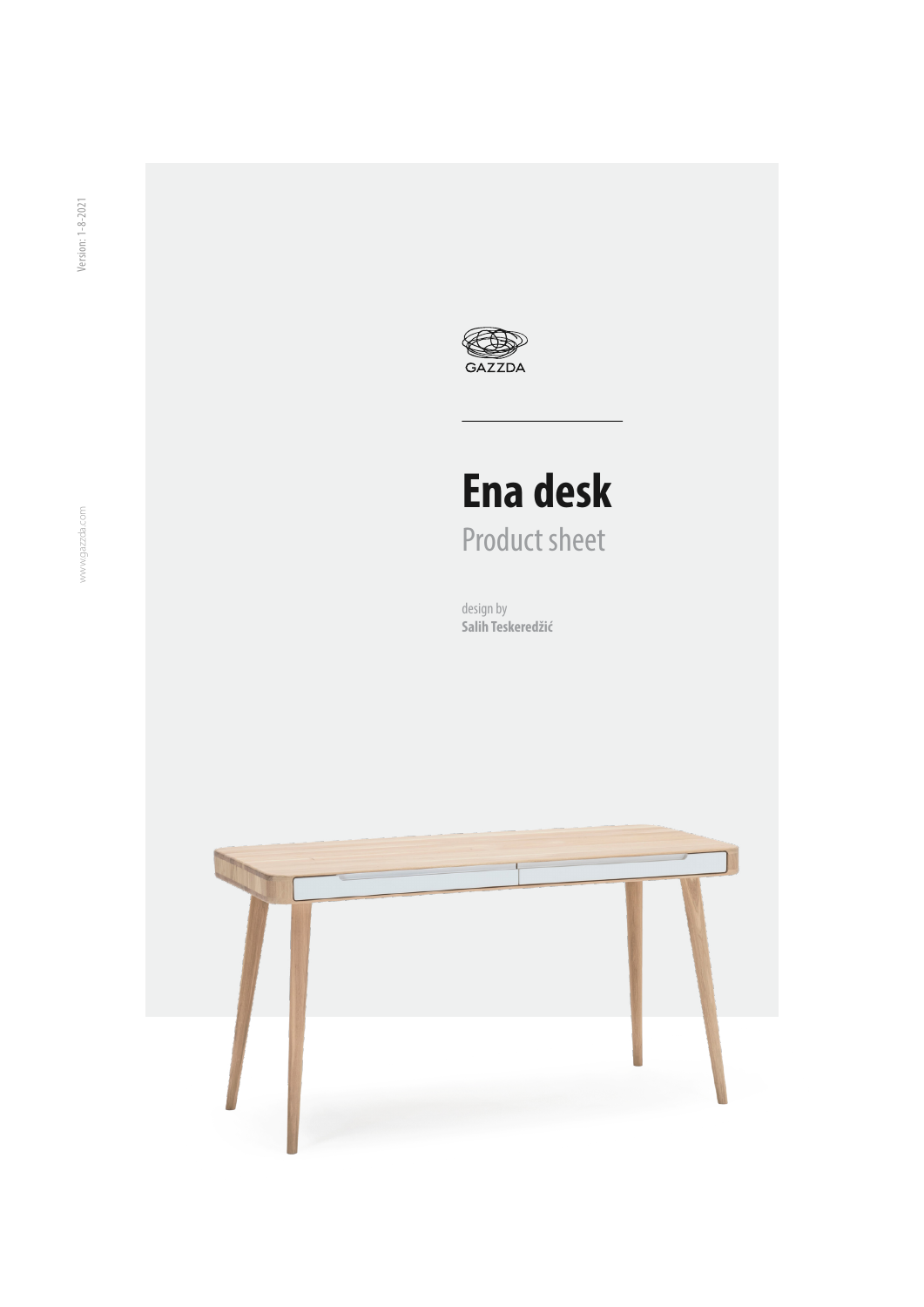Version: 1-8-2021

Version: 1-8-2021

## **Ena desk**

Product facts

| Body   | Solid oak          |  |  |
|--------|--------------------|--|--|
| Finish | Hardwax oil        |  |  |
| Fronts | <b>MDF</b> - White |  |  |

#### **Technical features**

#### **Body**

Ena desk's storage body, as well as all inside drawer boxes, are made out of solid wood - oak, except drawer bottom panels which are made of highdensity fiberboard.

 $\frac{1}{2}$  ,  $\frac{1}{2}$  ,  $\frac{1}{2}$  ,  $\frac{1}{2}$  ,  $\frac{1}{2}$  ,  $\frac{1}{2}$  ,  $\frac{1}{2}$  ,  $\frac{1}{2}$  ,  $\frac{1}{2}$  ,  $\frac{1}{2}$  ,  $\frac{1}{2}$  ,  $\frac{1}{2}$  ,  $\frac{1}{2}$  ,  $\frac{1}{2}$  ,  $\frac{1}{2}$  ,  $\frac{1}{2}$  ,  $\frac{1}{2}$  ,  $\frac{1}{2}$  ,  $\frac{1$ 

#### **Legs**

Demountable legs and are also made out of solid oak.

#### **Finish**

Available in two plant-based Hardwax oil finishes (colours), which retain the wood's natural state, as a white or natural oil.

#### **Fronts**

Front drawer panels are made out of MDF mediumdensity fiberboard (wooden fibre panels made with high temperature pressing technology) coated in white enamel color.

#### **Cleaning**

Please see [Product](https://www.gazzda.com/products/) or [Material](https://www.gazzda.com/materials) page on our website.

**Notes to consider**

#### **Variations**

Natural variations in wood color and surface may occur. Regular maintenance will ensure the wood preserves its authentic beauty and can last for generations.

\_\_\_\_\_\_\_\_\_\_\_\_\_\_\_\_\_\_\_\_\_\_\_\_\_\_\_\_\_\_\_\_\_\_\_\_\_\_\_\_\_

#### **Product changes**

Please note that Gazzda reserves the right to alter construction and design without notice.

#### **Dimensions (tolerances)**

The dimensions shown are indicative, they may vary due to the natural properties of wood, season, or manufacturing processes. Deviations from the specified size may occur, usually no more than 1 cm.

For all additional inquiries regarding Ena desk please feel free to [contact us](mailto:support%40gazzda.com?subject=Ena%20desk%20inquiry).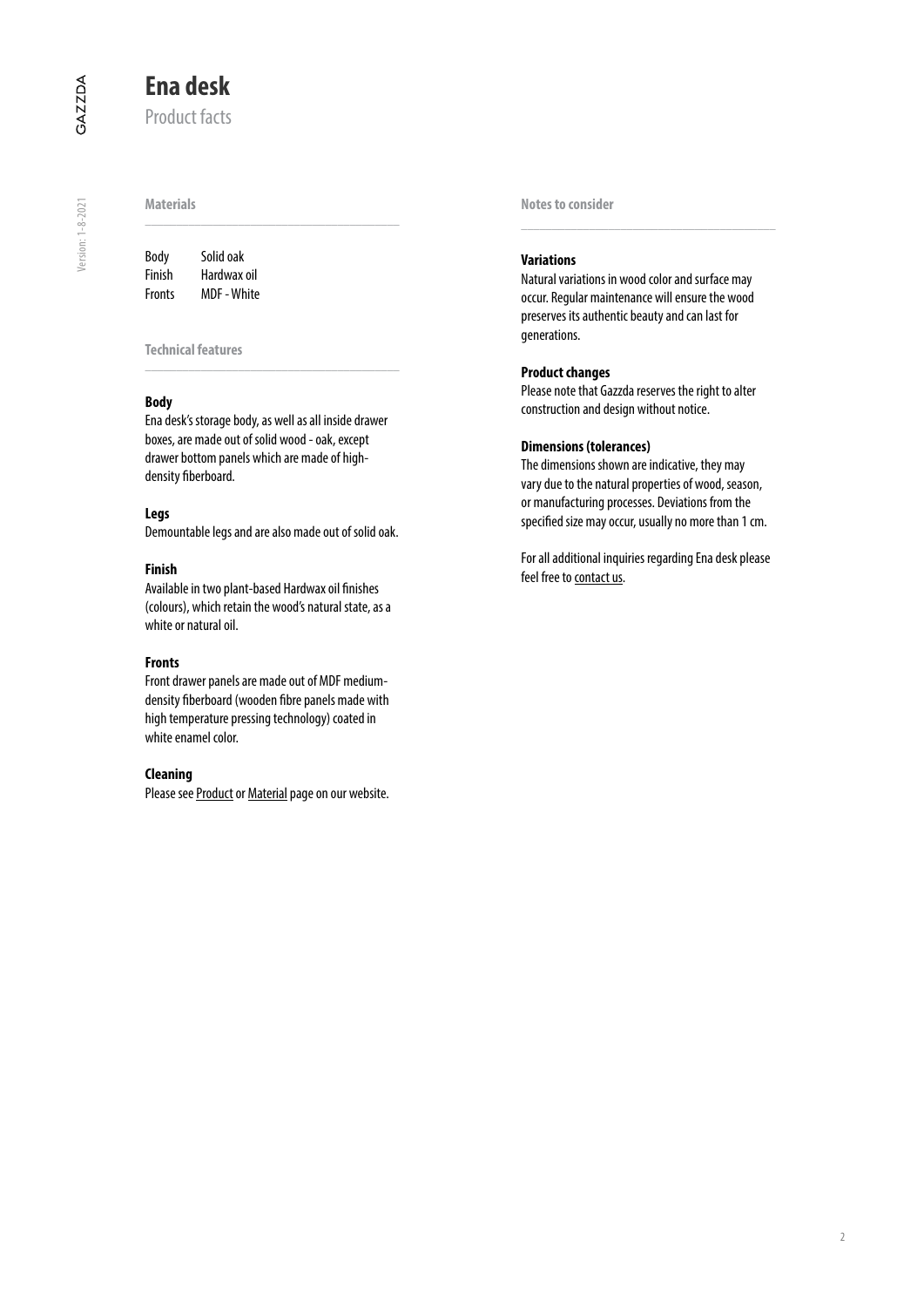# **Ena desk**

Body / base Solid oak, Fronts MDF

**Basic info**

| <b>Design</b>          | Salih Teskeredžić      |  |  |  |
|------------------------|------------------------|--|--|--|
| <b>Product size</b>    | W: 140, D: 60, H: 75   |  |  |  |
| <b>Package</b> - Table | W: 147, D: 65,5, H: 11 |  |  |  |
| Package - Legs         | W: 77, D: 11, H: 11    |  |  |  |
| Volume                 | $0,12 \text{ m}^3$     |  |  |  |
| Net weight             | 35 kg                  |  |  |  |
| <b>Gross weight</b>    | 38,3 kg                |  |  |  |





| Item no. 07F     | Assembly 15 min / 2 persons |       |        |  |
|------------------|-----------------------------|-------|--------|--|
| Internal storage | Width                       | Depth | Height |  |
| D - Drawer       | 59                          | 47    | R      |  |

Version: 1-8-2021

Version: 1-8-2021

3